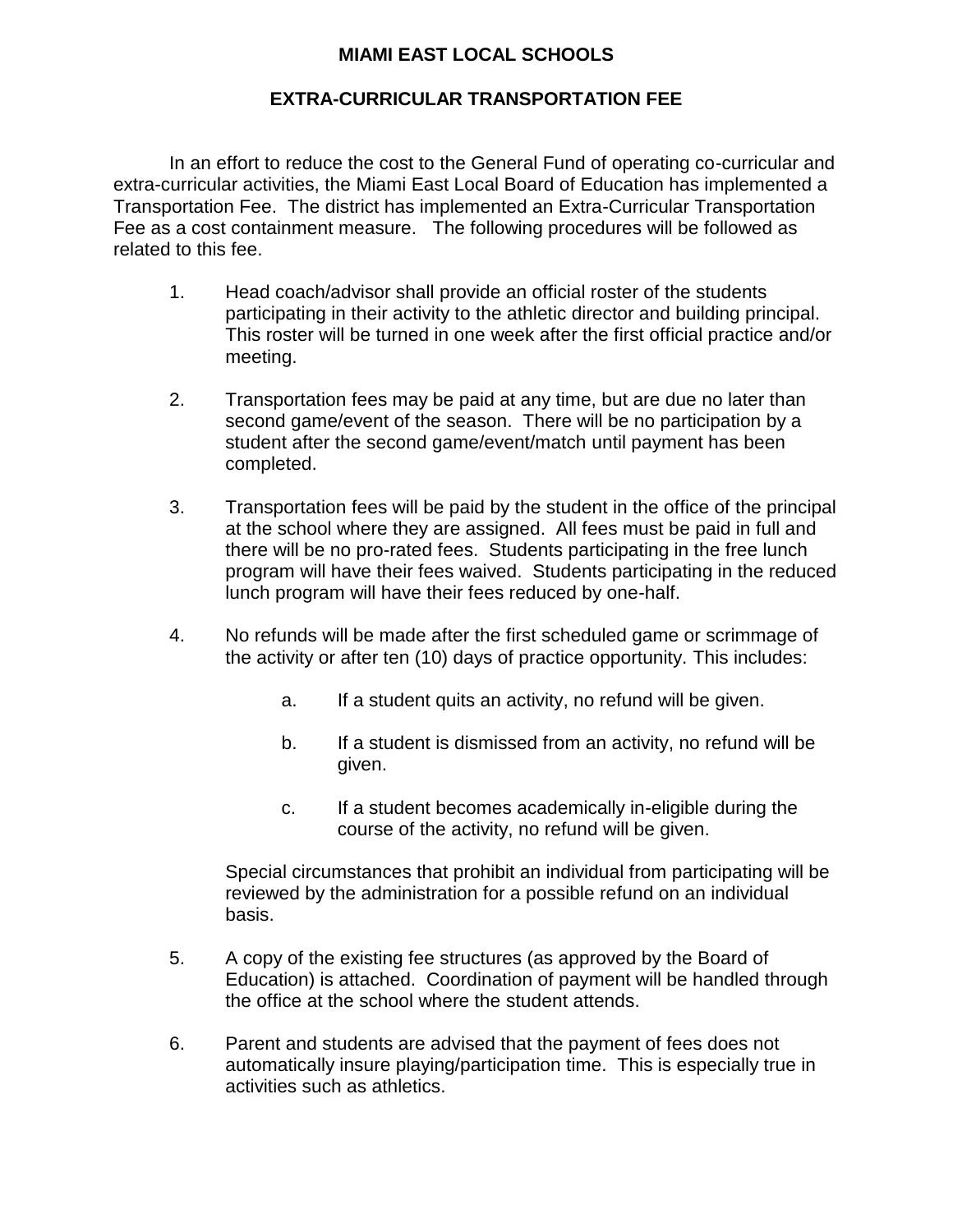# **Transportation Fee Structure**

### **LEVEL ONE:**

**Athletics/Marching Band-** High school participants will pay \$55 per activity. Middle School students will be charged \$55 per activity. A complete list of athletic activities and fees is below. An individual student cap will be \$110 and a family cap will be \$220 for the 2022-2023 school year.

| <b>Activity</b>                          | <b>Grade Level</b> | <u>Fee</u> |
|------------------------------------------|--------------------|------------|
| Football                                 | <b>High School</b> | \$55       |
| Marching Band                            | High School        | \$55       |
| Soccer                                   | High School        | \$55       |
| Volleyball                               | <b>High School</b> | \$55       |
| <b>Cross Country</b>                     | High School        | \$55       |
| Basketball                               | High School        | \$55       |
| Wrestling                                | <b>High School</b> | \$55       |
| Swimming                                 | High School        | \$55       |
| Softball                                 | High School        | \$55       |
| <b>Baseball</b>                          | <b>High School</b> | \$55       |
| Track                                    | <b>High School</b> | \$55       |
| Cheerleading (fall)                      | <b>High School</b> | \$55       |
| Cheerleading (winter) High School        |                    | \$55       |
| Football                                 | Junior High School | \$55       |
| <b>Cross Country</b>                     | Junior High School | \$55       |
| Volleyball                               | Junior High School | \$55       |
| <b>Basketball</b>                        | Junior High School | \$55       |
| Wrestling                                | Junior High School | \$55       |
| Track                                    | Junior High School | \$55       |
| Cheerleading (fall)                      | Junior High School | \$55       |
| Cheerleading (winter) Junior High School |                    | \$55       |

**LEVEL TWO:** The following activities will be assessed a twenty-five dollar (\$25.00) fee.

 Choir Ensemble Muse Machine (\$10.00 per performance) Capped at \$25.00

#### **LEVEL THREE:**

The following activities are excluded from a participation fee:

Student Council **Academic Team** National Honor Society **Pride in M.E.** Class Officers **Golf** Athletic Support Personnel (Managers, Statisticians, Trainers)

#### **Guidelines and Procedures for Payment of Fees**

- 1. Parents and students are advised that payment of fees **does not** automatically insure playing/participation time.
- 2. Fees are to be turned into the office of the principal at the school they are assigned.
- 3. Payments will be made in full.
- 4. Student participation will cease if payment has not been made by the deadline.
- 5. Checks will be made out to Miami East Local Schools.